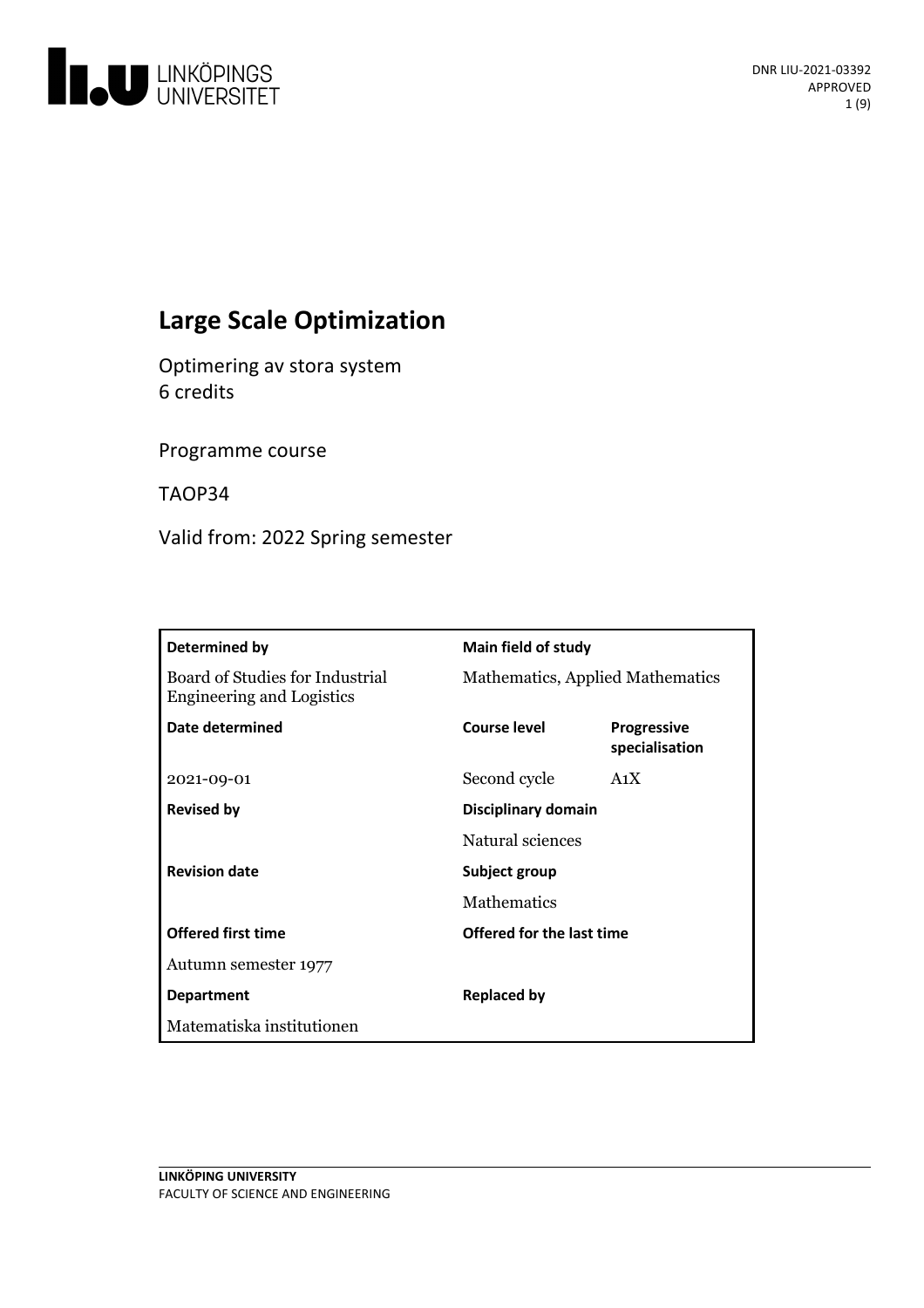# Course offered for

- Master of Science in Mechanical Engineering
- Master of Science in Applied Physics and Electrical Engineering
- Master of Science in Applied Physics and Electrical Engineering International
- Master of Science in Industrial Engineering and Management
- Master of Science in Industrial Engineering and Management International
- Master's Programme in Mathematics

## Prerequisites

An introductory course in optimization.

# Intended learning outcomes

The course aims at giving insight into the practical application of optimization methodology to technical and economic decision problems, and to give knowledge about solution principles for certain classes of structured large-scale optimization problems that frequently arise in practical applications. After the course, the student shall:

- be able to state and describe the mathematical principles that are used to decompose optimization problems
- be able to apply decomposition methods to solve structured optimization problems
- be acquainted with applications of decomposition methods, be able to identify applications that are well suited for such methods, and be able to choose a suitable methodology and use thereof
- have an enhanced knowledge of the practical use of optimization methodology.

## Course content

Advanced linear programming and column generation. Price-directive decentralized planning and the Dantzig-Wolfe decomposition principle. Lagrangean relaxation and subgradient optimization. Application to problems arising in for example facility location and in the planning of production and distribution.

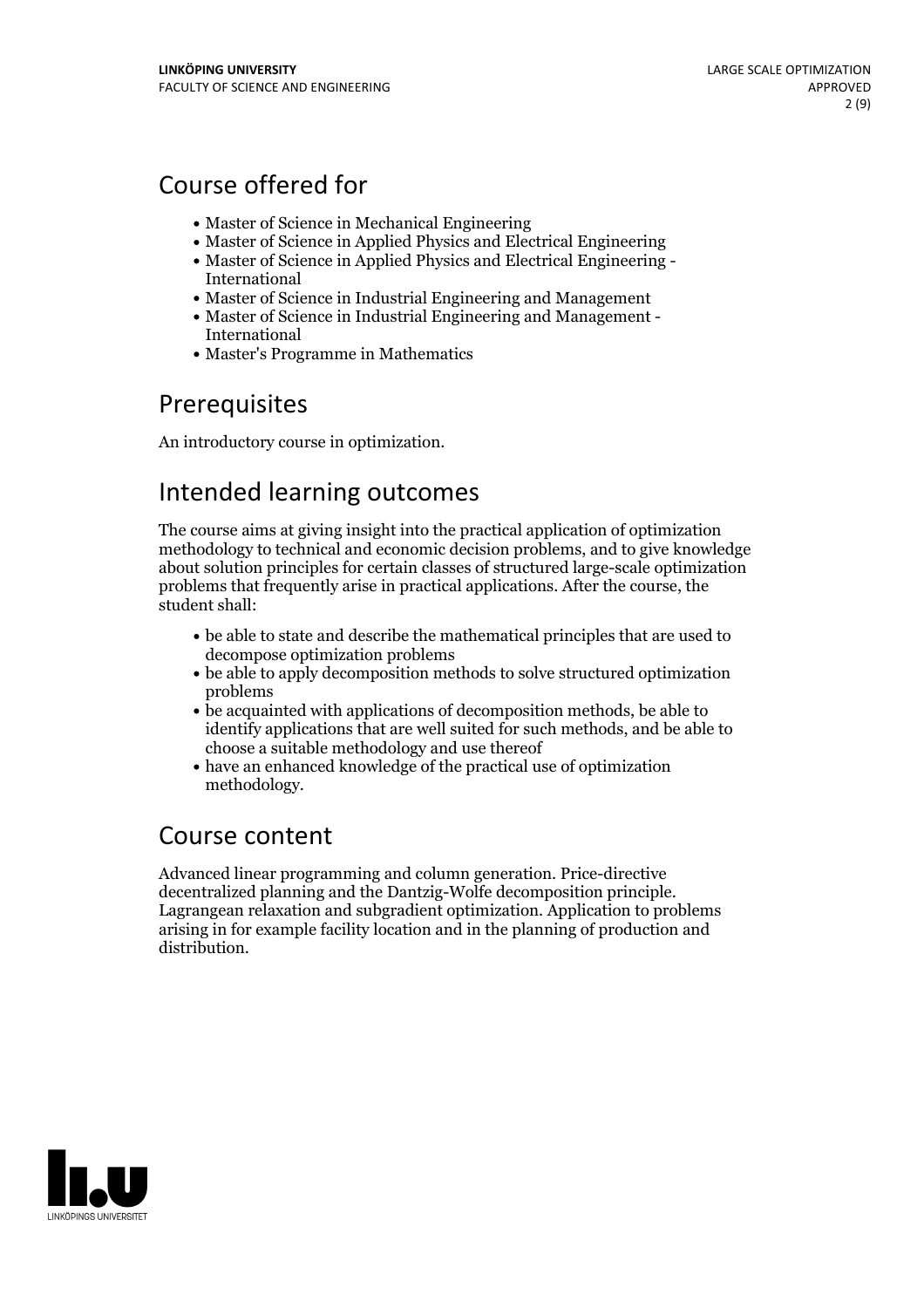# Teaching and working methods

The lectures cover model building, theory, and solution methods for large-scale optimization, and give examples of applications. The participants in the course present solutions to assignments, which include numerical excercises, theoretical questions, and further applications. The laboratory exercises comprise the solution of specially structured optimization problems using standard computer software.

## Examination

| UPG1 | Exercise    | o credits | U.G        |
|------|-------------|-----------|------------|
| MUN1 | Examination | 6 credits | U, 3, 4, 5 |

## Grades

Four-grade scale, LiU, U, 3, 4, 5

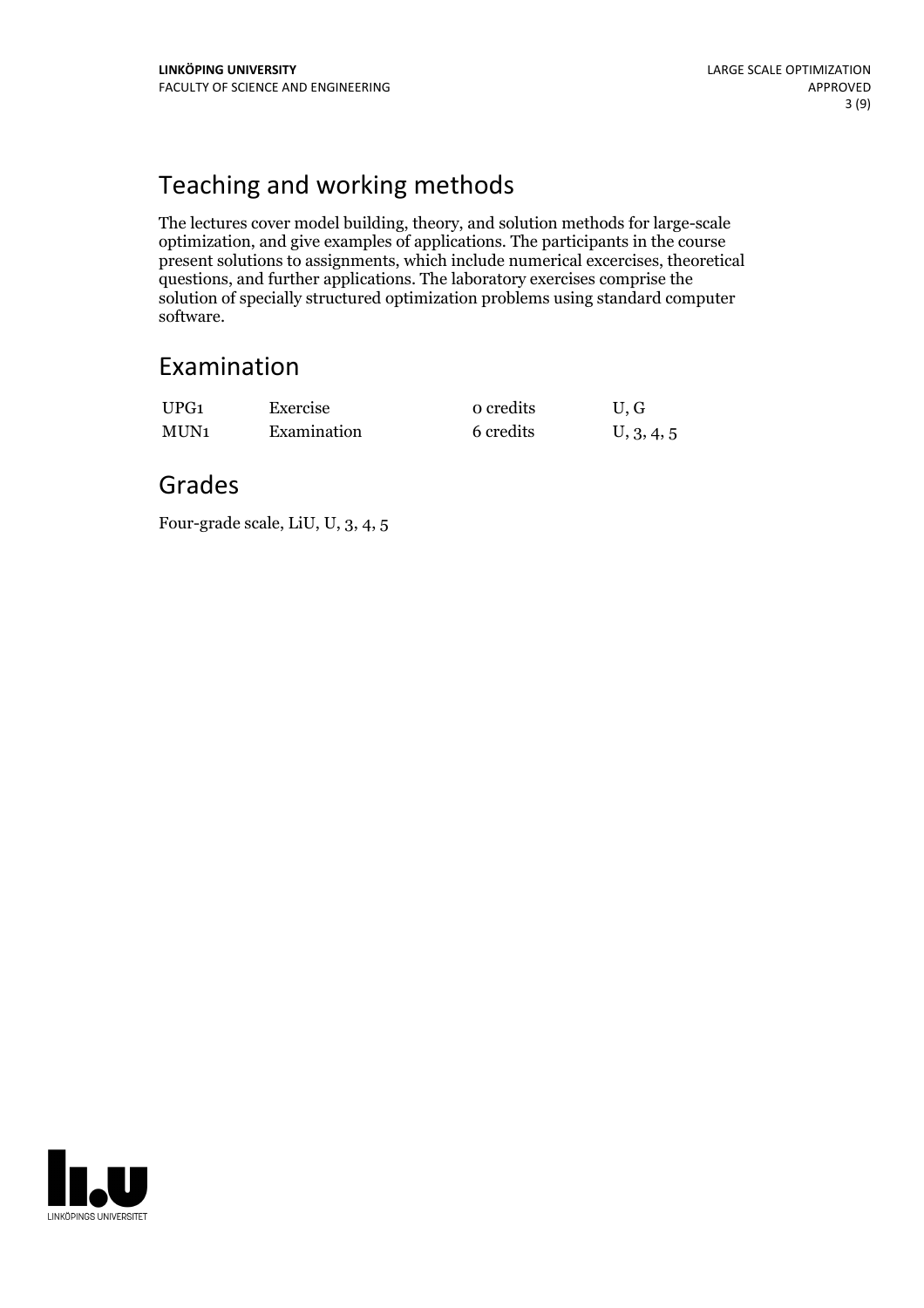# Other information

Supplementary courses: Supply chain optimization.

### **About teaching and examination language**

The teaching language is presented in the Overview tab for each course. The examination language relates to the teaching language as follows:

- If teaching language is "Swedish", the course as a whole could be given in Swedish, or partly in English. Examination language is Swedish, but parts
- of the examination can be in English. If teaching language is "English", the course as <sup>a</sup> whole is taught in English. Examination language is English. If teaching language is "Swedish/English", the course as <sup>a</sup> whole will be
- taught in English if students without prior knowledge of the Swedish language participate. Examination language is Swedish or English depending on teaching language.

### **Other**

The course is conducted in a manner where both men's and women's experience and knowledge are made visible and developed.

The planning and implementation of a course should correspond to the course syllabus. The course evaluation should therefore be conducted with the course syllabus as a starting point.

If special circumstances prevail, the vice-chancellor may in a special decision specify the preconditions for temporary deviations from this course syllabus, and delegate the right to take such decisions.

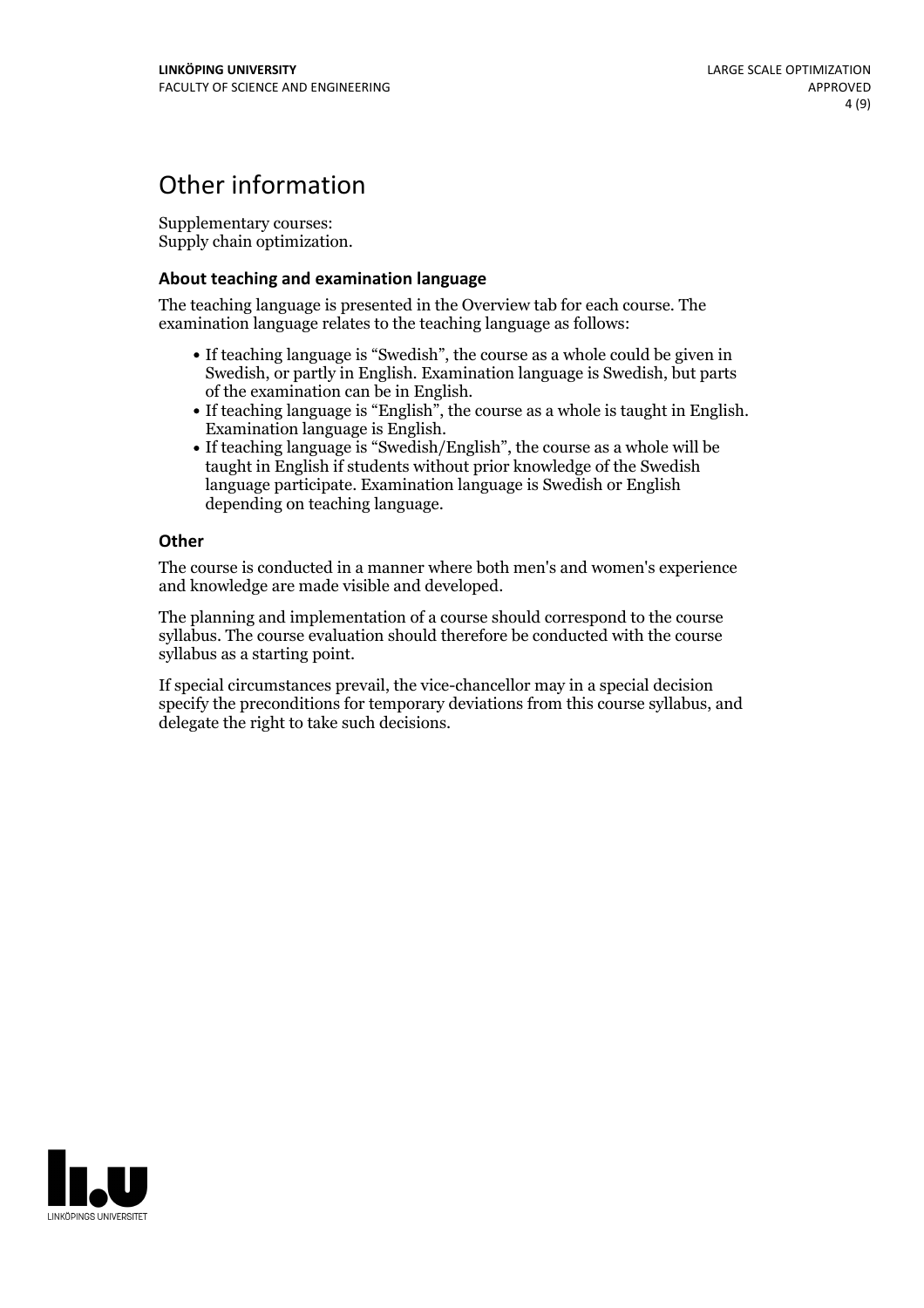# **Common rules**

## Course syllabus

A syllabus must be established for each course. The syllabus specifies the aim and contents of the course, and the prior knowledge that a student must have in order to be able to benefit from the course.

## Timetabling

Courses are timetabled after a decision has been made for this course concerning its assignment to a timetable module.

## Interruption in and deregistration from a course

The LiU decision, Guidelines concerning confirmation of participation in education (Dnr LiU-2020-02256), states that interruptions in study are to be recorded in Ladok. Thus, all students who do not participate in a course for which they have registered must record the interruption, such that the registration on the course can be removed. Deregistration from or interrupting a course is carried out using <sup>a</sup> web-based form: https://www.lith.liu.se/for- [studenter/kurskomplettering?l=en.](https://www.lith.liu.se/for-studenter/kurskomplettering?l=en)

## Cancelled courses and changes to the course syllabus

Courses with few participants (fewer than 10) may be cancelled or organised in a manner that differs from that stated in the course syllabus. The Dean is to deliberate and decide whether a course is to be cancelled or changed from the course syllabus.

## Guidelines relating to examinations and examiners

For details, see Guidelines for education and examination for first-cycle and second-cycle education at Linköping University, Dnr LiU-2020-04501 [\(http://styrdokument.liu.se/Regelsamling/VisaBeslut/917592\)](http://styrdokument.liu.se/Regelsamling/VisaBeslut/917592).

An examiner must be employed as a teacher at LiU according to the LiU Regulations for Appointments, Dnr LiU-2021-01204 [\(https://styrdokument.liu.se/Regelsamling/VisaBeslut/622784](https://styrdokument.liu.se/Regelsamling/VisaBeslut/622784)). For courses in second-cycle, the following teachers can be appointed as examiner: Professor (including Adjunct and Visiting Professor), Associate Professor (including Adjunct), Senior Lecturer (including Adjunct and Visiting Senior Lecturer), Research Fellow, or Postdoc. For courses in first-cycle, Assistant Lecturer (including Adjunct and Visiting Assistant Lecturer) can also be appointed as examiner in addition to those listed for second-cycle courses. In exceptional cases, a Part-time Lecturer can also be appointed as an examiner at both first- and second cycle, see Delegation of authority for the Board of Faculty of Science and Engineering.

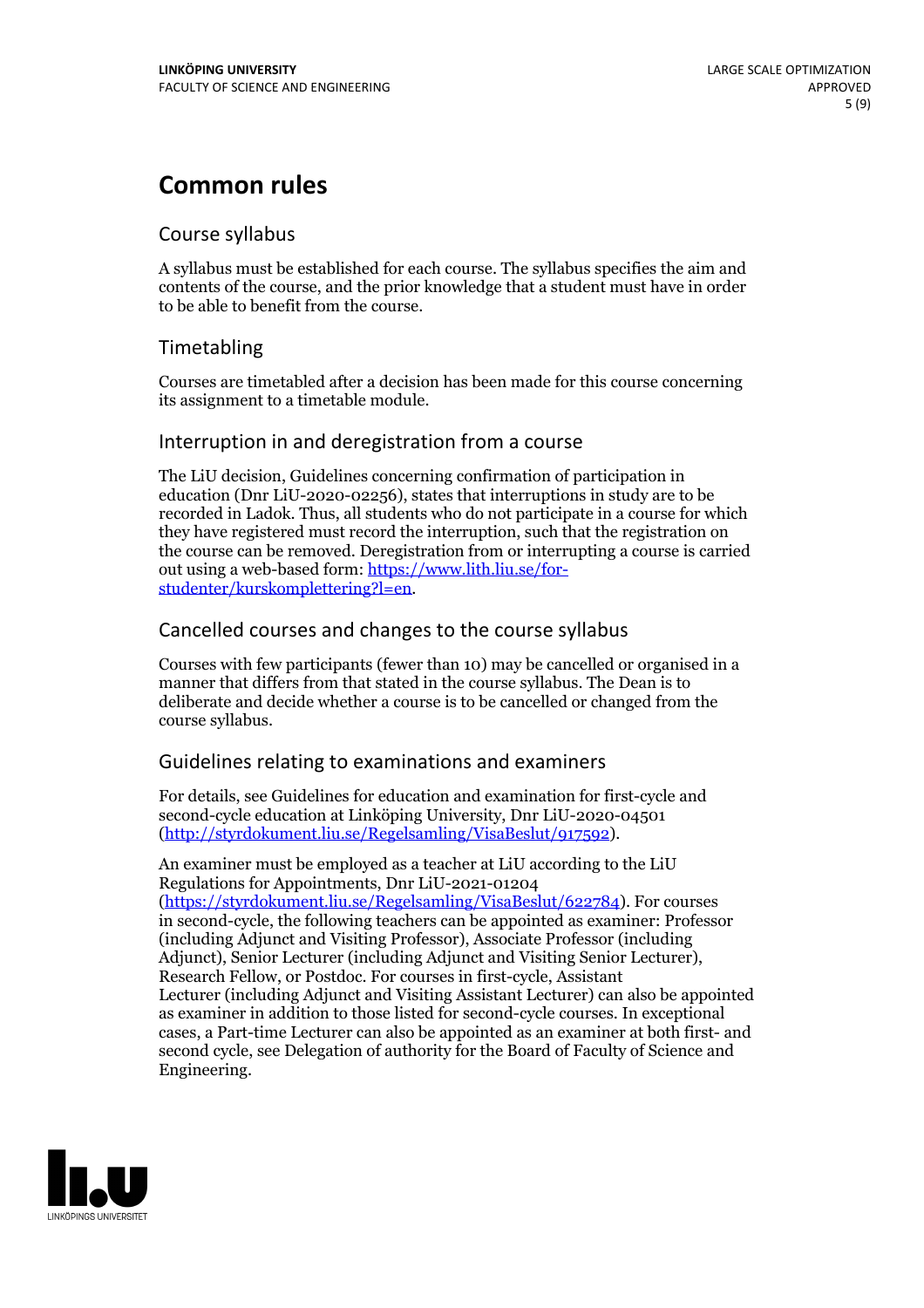## Forms of examination

#### **Principles for examination**

Written and oral examinations and digital and computer-based examinations are held at least three times a year: once immediately after the end of the course, once in August, and once (usually) in one of the re-examination periods. Examinations held at other times are to follow a decision of the faculty programme board.

Principles for examination scheduling for courses that follow the study periods:

- courses given in VT1 are examined for the first time in March, with re-examination in June and August
- courses given in VT2 are examined for the first time in May, with re-examination in August and October
- courses given in HT1 are examined for the first time in October, with re-examination in January and August
- courses given in HT2 are examined for the first time in January, with re-examination in March and in August.

The examination schedule is based on the structure of timetable modules, but there may be deviations from this, mainly in the case of courses that are studied and examined for several programmes and in lower grades (i.e. 1 and 2).

Examinations for courses that the faculty programme board has decided are to be held in alternate years are held three times during the school year in which the course is given according to the principles stated above.

Examinations for courses that are cancelled orrescheduled such that they are not given in one or several years are held three times during the year that immediately follows the course, with examination scheduling that corresponds to the scheduling that was in force before the course was cancelled or rescheduled.

When a course, or a written examination (TEN, DIT, DAT), is given for the last time, the regular examination and two re-examinations will be offered. Thereafter, examinations are phased out by offering three examinations during the following academic year at the same times as the examinations in any substitute course. If there is no substitute course, three examinations will be offered during re- examination periods during the following academic year. Other examination times are decided by the faculty programme board. In all cases above, the examination is also offered one more time during the academic year after the following, unless the faculty programme board decides otherwise. In total, 6 re-examinations are offered, of which 2 are regular re-examinations. In the examination registration system, the examinations given for the penultimate time and the last time are denoted.

If a course is given during several periods of the year (for programmes, or on different occasions for different programmes) the faculty programme board or boards determine together the scheduling and frequency of re-examination occasions.

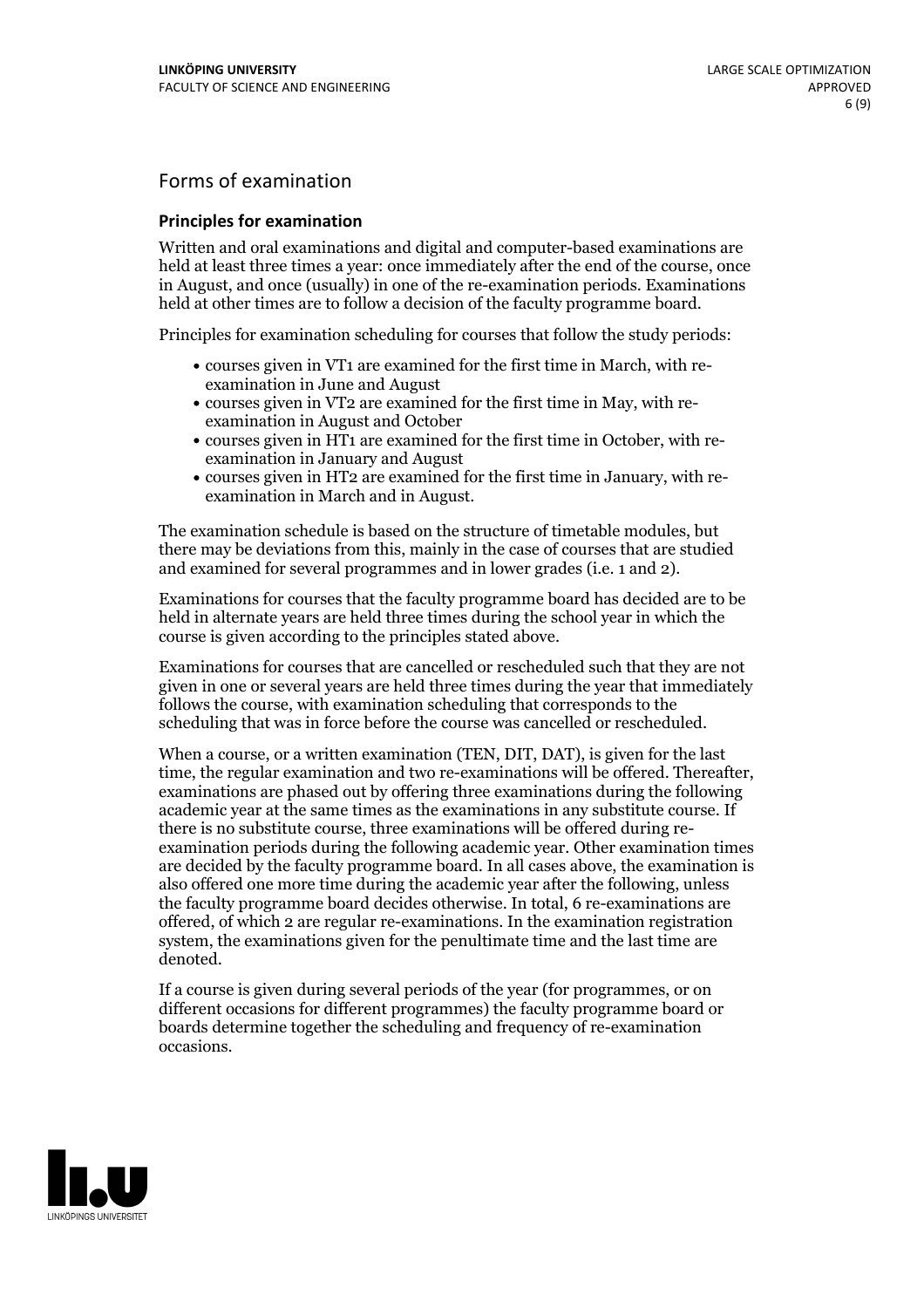### **Retakes of other forms of examination**

Regulations concerning retakes of other forms of examination than written examinations and digital and computer-based examinations are given in the LiU guidelines for examinations and examiners, [http://styrdokument.liu.se/Regelsamling/VisaBeslut/917592.](http://styrdokument.liu.se/Regelsamling/VisaBeslut/917592)

#### **Course closure**

For Decision on Routines for Administration of the Discontinuation of Educational Programs, Freestanding Courses and Courses in Programs, see DNR LiU-2021-04782. After a decision on closure and after the end of the discontinuation period, the students are referred to a replacement course (or similar) according to information in the course syllabus or programme syllabus. If a student has passed some part/parts of a closed program course but not all, and there is an at least partially replacing course, an assessment of crediting can be made. Any crediting of course components is made by the examiner.

### **Registration for examination**

In order to take an written, digital or computer-based examination, registration in advance is mandatory, see decision in the university's rule book [https://styrdokument.liu.se/Regelsamling/VisaBeslut/622682.](https://styrdokument.liu.se/Regelsamling/VisaBeslut/622682) An unregistered student can thus not be offered a place. The registration is done at the Student Portal or in the LiU-app during the registration period. The registration period opens 30 days before the date of the examination and closes 10 days before the date of the examination. Candidates are informed of the location of the examination by email, four days in advance.

## **Code of conduct for students during examinations**

Details are given in a decision in the university's rule book: <http://styrdokument.liu.se/Regelsamling/VisaBeslut/622682>.

#### **Retakes for higher grade**

Students at the Institute of Technology at LiU have the right to retake written examinations and digital and computer-based examinations in an attempt to achieve a higher grade. This is valid for all examination components with code "TEN", "DIT" and "DAT". The same right may not be exercised for other examination components, unless otherwise specified in the course syllabus.

A retake is not possible on courses that are included in an issued degree diploma.

#### **Grades**

The grades that are preferably to be used are Fail (U), Pass (3), Pass not without distinction  $(4)$  and Pass with distinction  $(5)$ .

- Grades U, 3, 4, 5 are to be awarded for courses that have written or digital examinations.<br>• Grades Fail (U) and Pass (G) may be awarded for courses with a large
- degree of practical components such as laboratory work, project work and

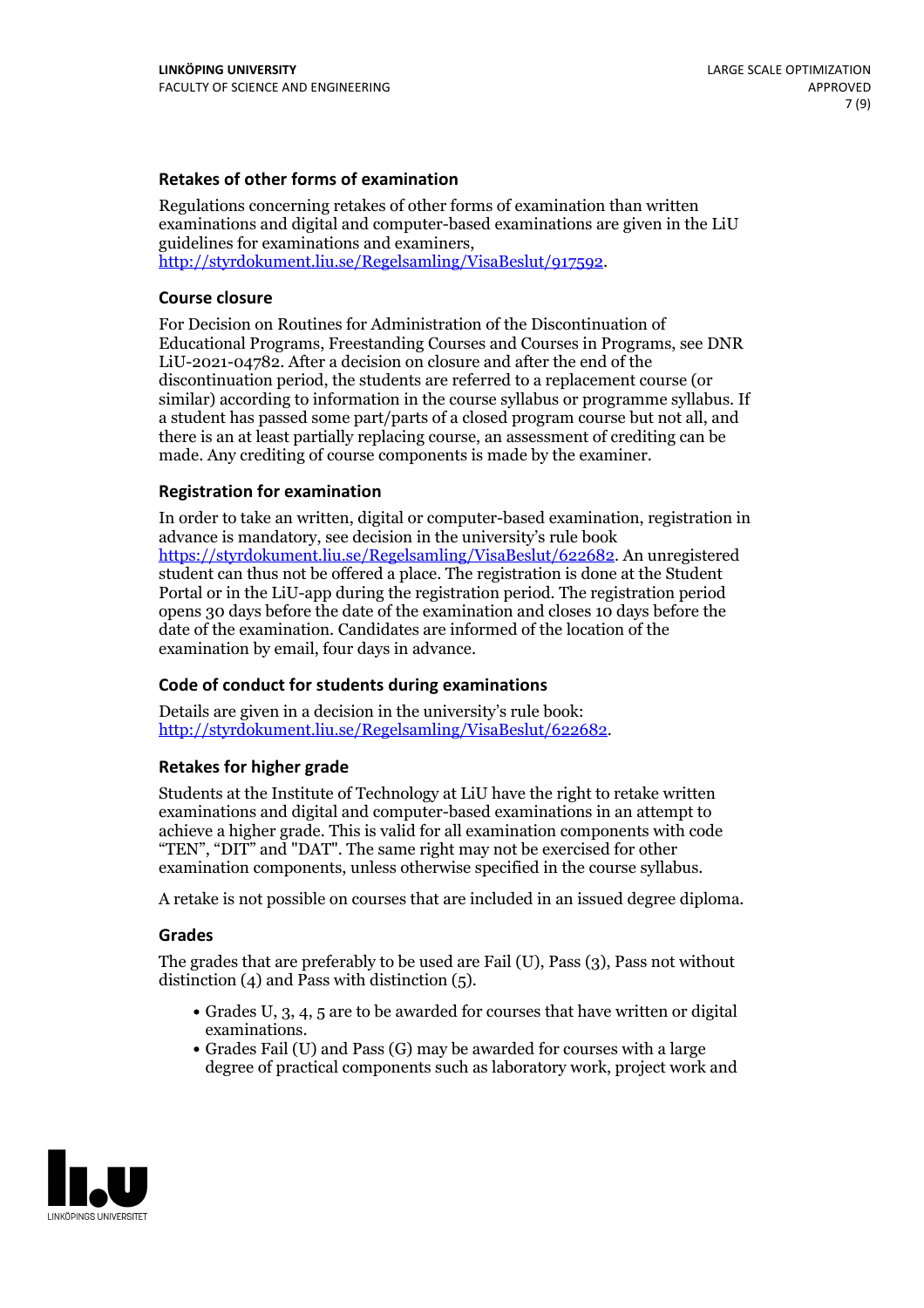group work.<br>• Grades Fail (U) and Pass (G) are to be used for degree projects and other independent work.

#### **Examination components**

The following examination components and associated module codes are used at the Faculty of Science and Engineering:

- Grades U, 3, 4, 5 are to be awarded for written examinations (TEN) and
- digital examinations (DIT).<br>• Examination components for which the grades Fail (U) and Pass (G) may be awarded are laboratory work (LAB), project work (PRA), preparatory written examination (KTR), digital preparatory written examination (DIK), oral examination (MUN), computer-based examination (DAT), home
- assignment (HEM), and assignment (UPG).<br>• Students receive grades either Fail (U) or Pass (G) for other examination components in which the examination criteria are satisfied principally through active attendance such as tutorial group (BAS) or examination item
- (MOM).<br>• Grades Fail (U) and Pass (G) are to be used for the examination components Opposition (OPPO) and Attendance at thesis presentation (AUSK) (i.e. part of the degree project).

In general, the following applies:

- 
- Mandatory course components must be scored and given <sup>a</sup> module code. Examination components that are not scored, cannot be mandatory. Hence, it is voluntary to participate in these examinations, and the voluntariness must be clearly stated. Additionally, if there are any associated conditions to
- the examination component, these must be clearly stated as well.<br>• For courses with more than one examination component with grades U,3,4,5, it shall be clearly stated how the final grade is weighted.

For mandatory components, the following applies (in accordance with the LiU Guidelines for education and examination for first-cycle and second-cycle education at Linköping University,<br>[http://styrdokument.liu.se/Regelsamling/VisaBeslut/917592\)](http://styrdokument.liu.se/Regelsamling/VisaBeslut/917592):

If special circumstances prevail, and if it is possible with consideration of the nature of the compulsory component, the examiner may decide to replace the compulsory component with another equivalent component.

For possibilities to alternative forms of examinations, the following applies (in accordance with the LiU Guidelines for education and examination for first-cycle [http://styrdokument.liu.se/Regelsamling/VisaBeslut/917592\)](http://styrdokument.liu.se/Regelsamling/VisaBeslut/917592):

If the LiU coordinator for students with disabilities has granted a student the right to an adapted examination for a written examination in an examination hall, the student has the right to it.